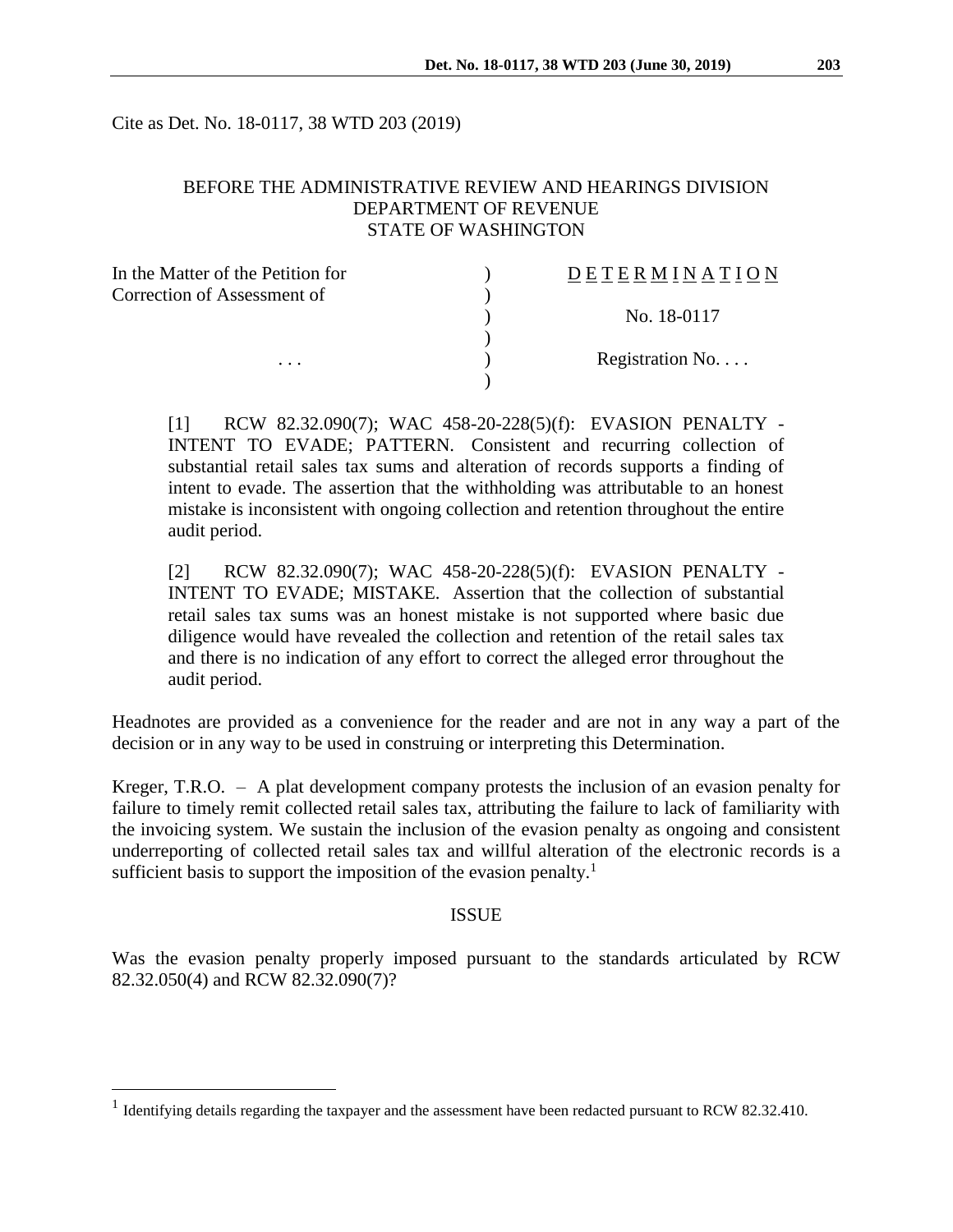### FINDINGS OF FACT

. . . (Taxpayer) is a Washington Limited Liability Company engaged in the business of providing plat development services, which principally entail excavation and grading of land. The Audit Division of the Department of Revenue (Department) conducted an audit of the Taxpayer's Washington business activities, which identified additional tax liability. Upon examination of the Taxpayer's electronic business records, Audit discovered that the records had been altered and retail sales tax initially recorded and included on invoices issued had been deleted. Based on this failure to remit collected retail sales tax, the audit period was extended and two assessments were issued to the Taxpayer. Document No. . . . (Invoice # . . . ) covering January 1, 2010, through December 31, 2011 for  $\frac{1}{2}$ ..., which was limited to unremitted retail sales tax and corresponding penalties and interest; and Document No. . . . (Invoice # . . . ) covering January 1, 2012, through December 31, 2015 for  $\$\ldots$ .<sup>2</sup> The Taxpayer subsequently remitted partial payments towards Invoice  $\# \ldots$ .

The Taxpayer timely petitioned for review. On review, the Taxpayer does not dispute liability for the tax at issue or that retail sales tax was collected but not remitted. Rather, the Taxpayer asserts that the failure to remit the retail sales tax was attributable to an honest mistake and that there was no intent to evade and so the evasion penalty was improperly included in the assessments.

The Taxpayer asserts that, due to a lack a familiarity with and limited technical proficiency with the bookkeeping software used to generate invoices, some wholesale transactions were incorrectly billed as retail transactions and retail sales tax was incorrectly added to the invoice. The Taxpayer did not correct the invoices, considering the amount billed to be correct. Because the Taxpayer believed the work was not actually subject to retail sales tax and the invoice total was for the amount the Taxpayer intended to bill the customer, the Taxpayer simply kept the retail sales tax as wholesale income. The Taxpayer asserts that it was not aware that the retail sales tax constituted a trust fund and was due even if collected in error until the audit.

A review of the electronic records provided, using an audit trail function, showed that the records had been modified to remove collected sales tax amounts from the records and to delete invoices. Additionally, reconciliation of the retail sales tax that was reported to the state showed that local sales tax was reported under a lower tax rate applicable to a single location, rather than at the higher rate applicable to the location where the work had been performed, as recorded in the electronic records. Unmodified back-up files were requested for review but not provided.

For the regular audit period covered by Invoice  $# \ldots$ , retail sales tax was also assessed on some work that was reported as wholesale for which the Taxpayer was not able to provide reseller permits and which were reclassified as retail sales. The evasion penalty was not assessed on the retail sales tax attributable to this reclassification, but only on the retail sales tax that was collected but not remitted.

 $\overline{a}$ 

<sup>&</sup>lt;sup>2</sup> Invoice  $\# \dots$  is comprised of  $\$\dots$  in retail sales tax, interest of  $\$\dots$  in interest, a 5% assessment penalty of  $\$\dots$ and an evasion penalty of  $\$\dots$  . Invoice  $\# \dots$  is comprised of  $\$\dots$  in retail sales tax,  $\$\dots$  in retailing business and occupation tax, a credit for  $(\$\dots)$  in wholesaling business and occupation tax,  $\$\dots$  in use tax, interest of  $\$\dots$ , a 5% assessment penalty of \$ . . . and an evasion penalty of \$ . . . .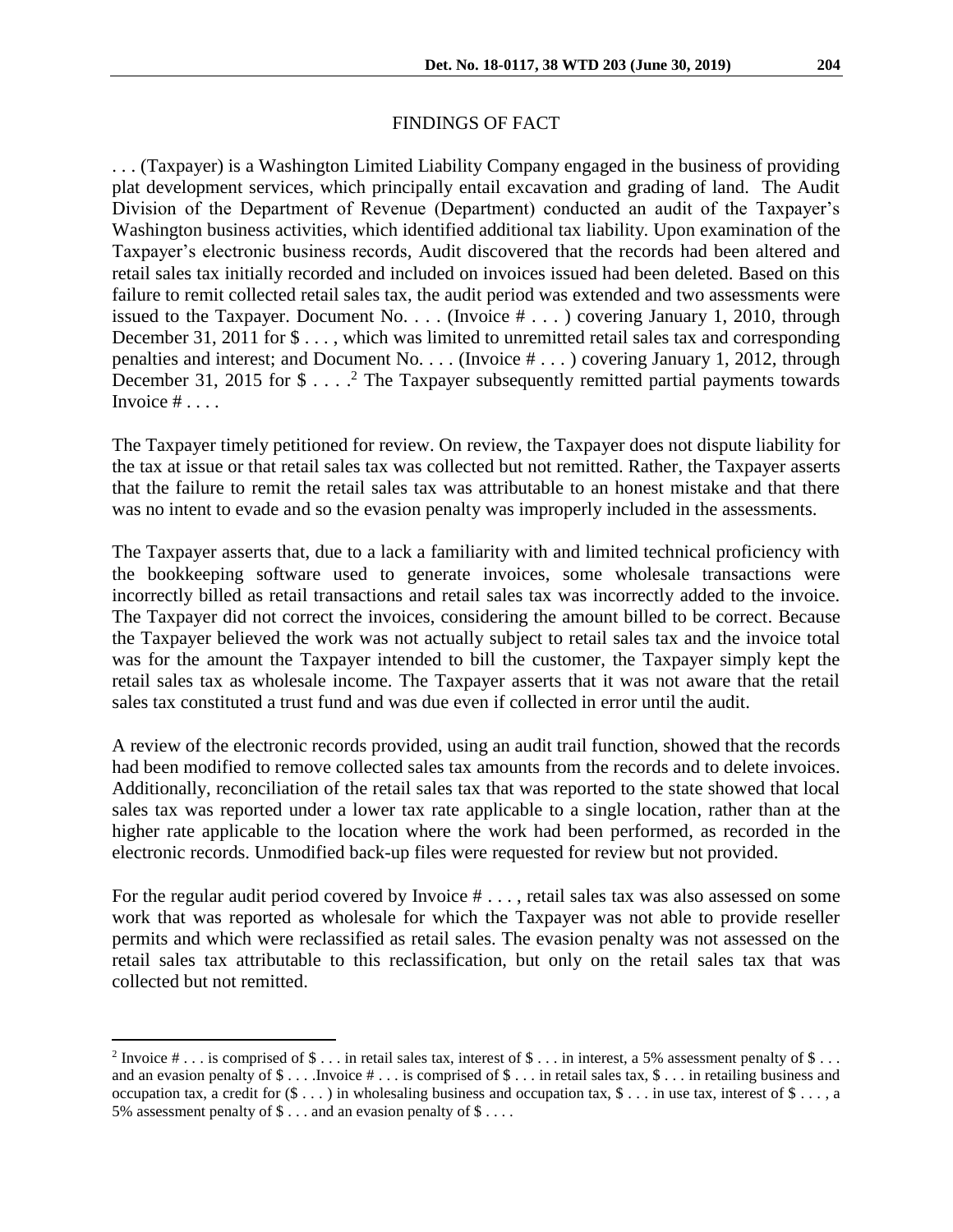In this case, the audit period was extended because Taxpayer collected retail sales tax, which it failed to remit to the Department, triggering an exception to the standard four-year time limit. RCW 82.32.050(4); WAC 458-20-230(4).<sup>3</sup> The Taxpayer does not protest the extended audit period or dispute the liability for the tax and interest assessed. The petition for review was limited to whether the evasion penalty was properly included in the assessments at issue.

#### ANALYSIS

Under RCW 82.32.090(7), an evasion penalty of 50% of the tax assessed "must be added" if the Department shows that the taxpayer knew of the tax liability and that the deficiency resulted from "an intent to evade the tax payable." The Department will impose an evasion penalty when the failure to pay the proper amount of the tax "resulted from an intent to evade the tax." RCW 82.32.090(7). The Department has the burden to show the elements of evasion by clear, cogent, and convincing evidence. Det. No. 90-314, 10 WTD 111 (1990). "Clear, cogent, and convincing evidence" has been described as evidence convincing the trier of fact that the issue is "highly probable," or, stated another way, the evidence must be "positive and unequivocal." *Colonial Imports, Inc. v. Carlton Northwest, Inc.*, 121 Wn.2d 726, 735, 853 P.2d 913 (1993).

Evasion requires that the taxpayers: (1) know they have a tax obligation; and (2) intentionally do something, which is false or fraudulent to evade that obligation. Det. No. 92-133, 12 WTD 171 (1992). WAC 458-20-228 (Rule 228) is the administrative regulation that addresses the imposition of penalties and as to the application of evasion penalties, it states: "to the extent that the evasion involved only specific taxes, the evasion penalty will be added only to those taxes." Rule  $228(5)(f)(i)$ .

The willful failure of a seller to remit collected retail sales tax to the Department is generally considered to establish intent to evade a tax liability. Rule 228(5)(f)(ii)(B). However, intent to evade does not exist where a deficiency was due to an honest mistake, miscommunication, or ignorance of proper accounting methods. Rule 228(5)(f).

Here, the first element of evasion is met, because Taxpayer separately stated retail sales taxes on some customer invoices and correctly remitted retail sales tax on some project work, which shows awareness of its retail sales tax liability. The Taxpayer asserts that the inclusion of retail sales tax was in error in some instances and attributable to its lack skill and familiarity with the accounting system. The Taxpayer asserts that these billing errors were not corrected because the invoice totals were for the correct amount due, so it did not think it necessary to issue a corrected invoice. The Taxpayer has admitted to willfully collecting and failing to remit retail sales tax, which meets the first element of evasion. The second element requires the Department to prove

 $\overline{a}$ 

<sup>3</sup> WAC 458-20-230(4) provides:

Evasion or misrepresentation. There is no limitation for the period in which an assessment or correction of an assessment can be made upon a showing of evasion or of misrepresentation of a material fact. Evasion involves a situation where the taxpayer knows a tax liability is due and the taxpayer attempts to escape detection through deceit, fraud, or other intentional wrongdoing. The evasion must be shown by clear, cogent, and convincing evidence which is objective and creditable. However, in the case of evasion or misrepresentation, any assessment for taxes which extends beyond four years and the current year will be limited to taxes which were underpaid as a result of the evasion or misrepresentation. (See RCW 82.32.050 and 82.32.090.)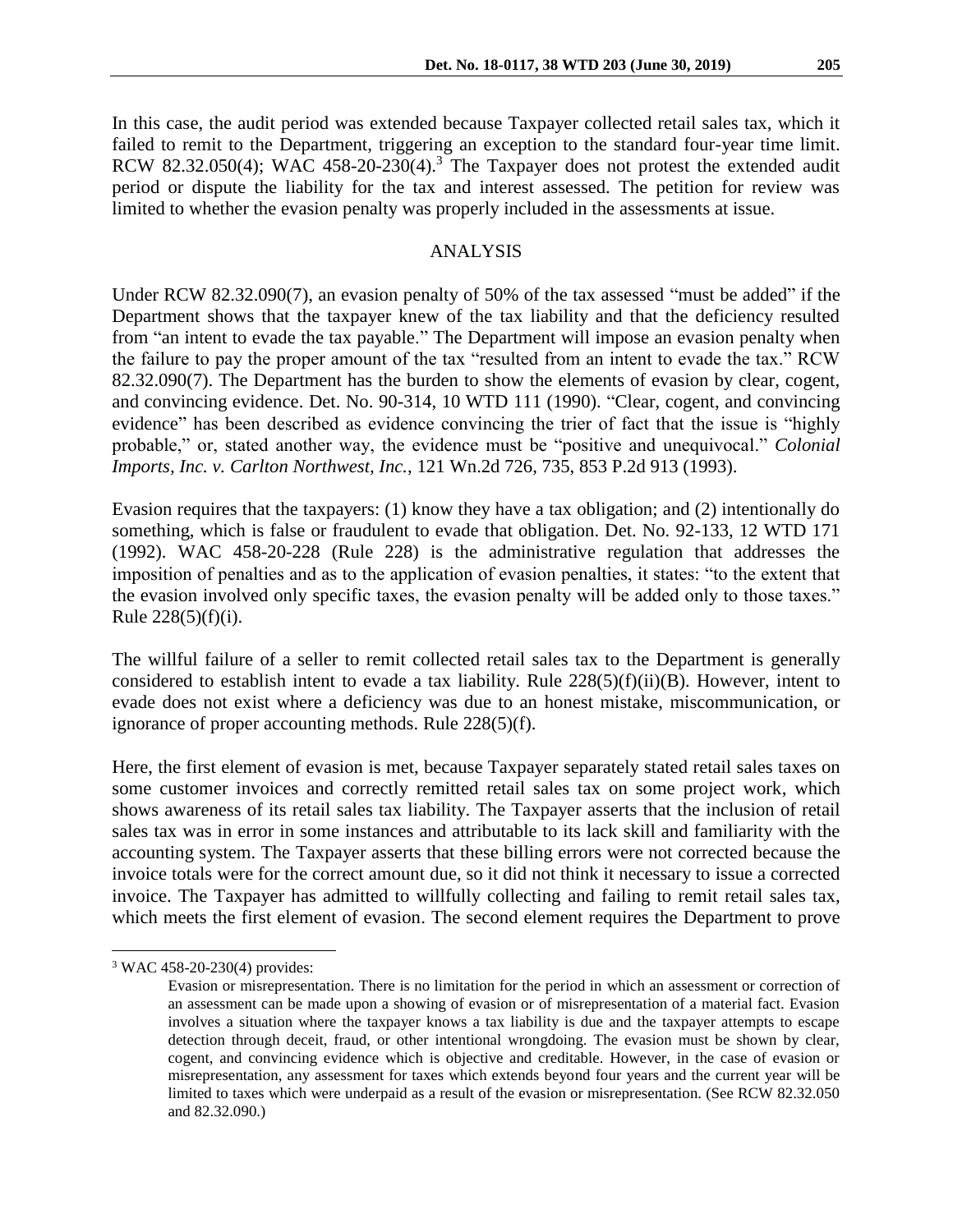that Taxpayer intended to evade a known tax liability through fraud, deceit, or other intentional wrongdoing. Taxpayer's willful failure to remit sales tax it collected from its customers and misappropriation of these trust funds for other purposes establishes intent under Rule 228(5)(f)(ii)(B). Thus, the Department has made a *prima facie* case of evasion.

Once the Department has clearly established the elements of evasion, a burden of production is imposed on the taxpayer to produce evidence of honest mistake, miscommunication, ignorance of law, lack of knowledge, or some other fact which tends to rebut the Department's evidence. Det. No. 04-0098, 23 WTD 331 (2004). 23 WTD 331 goes on to explain that:

Mere subjective and self-serving statements by the taxpayer regarding intent, without more, are insufficient to meet this burden of production. Any evidence presented by the taxpayer must be weighed against that presented by [the Department]. Because the burden placed on the taxpayer is one of production only, the burden of proof as to evasion still rests with [the Department]. The evidence of evasion presented by [the Department] when viewed alone, or along with the taxpayer's evidence, must weigh heavily in favor of upholding the assessment.

*Id*. at 338.

In this case, the Taxpayer has generally asserted that the error is attributable to a lack of familiarity with the accounting software and that the erroneous collection and failure to remit the retail sales tax was due to an honest mistake. However, the fact that the erroneous collection occurred throughout the audit period, coupled with the alteration of the electronic records to delete collected retail sales tax after the fact, contrarily indicates that the error was recurring and intentional.

This is not a case where the error was made for the first quarter, or even the first year, of the audit period, and then corrected when the Taxpayer became aware of the erroneous billings. It is also noteworthy that a portion of the sales tax that was remitted was reported for a lower tax location rather than being reported at the rate applicable to the location where the work occurred, which was the location and rate indicated in the electronic records. Thus, the Taxpayer was not only completely withholding collected retail sales tax from some sales but also underreporting collected retail sales tax on another category of sales. It is also significant that the amount of collected retail sales tax that was deleted from the period covered by both assessments was substantial  $(\$ \dots$  for Invoice  $\# \dots$  covering 2010-2011 and  $\$ \dots$  for Invoice  $\# \dots$  covering 2012-2015). Thus, in addition to the error occurring throughout the audit period on a material number of invoices, it also involved a significant amount of money. Discrepancies of this magnitude should have been identified and corrected with even a limited level of due diligence. The magnitude and consistency of the erroneous collection is more consistent with an intentional error than a good faith mistake and a lack of understanding of how the bookkeeping software worked.

We conclude that the Taxpayer's failure to correctly report and remit the tax at issue was intentional and undertaken with the knowledge or belief the tax was in fact owed. We sustain the imposition of the evasion penalty and deny the Taxpayer's petition.